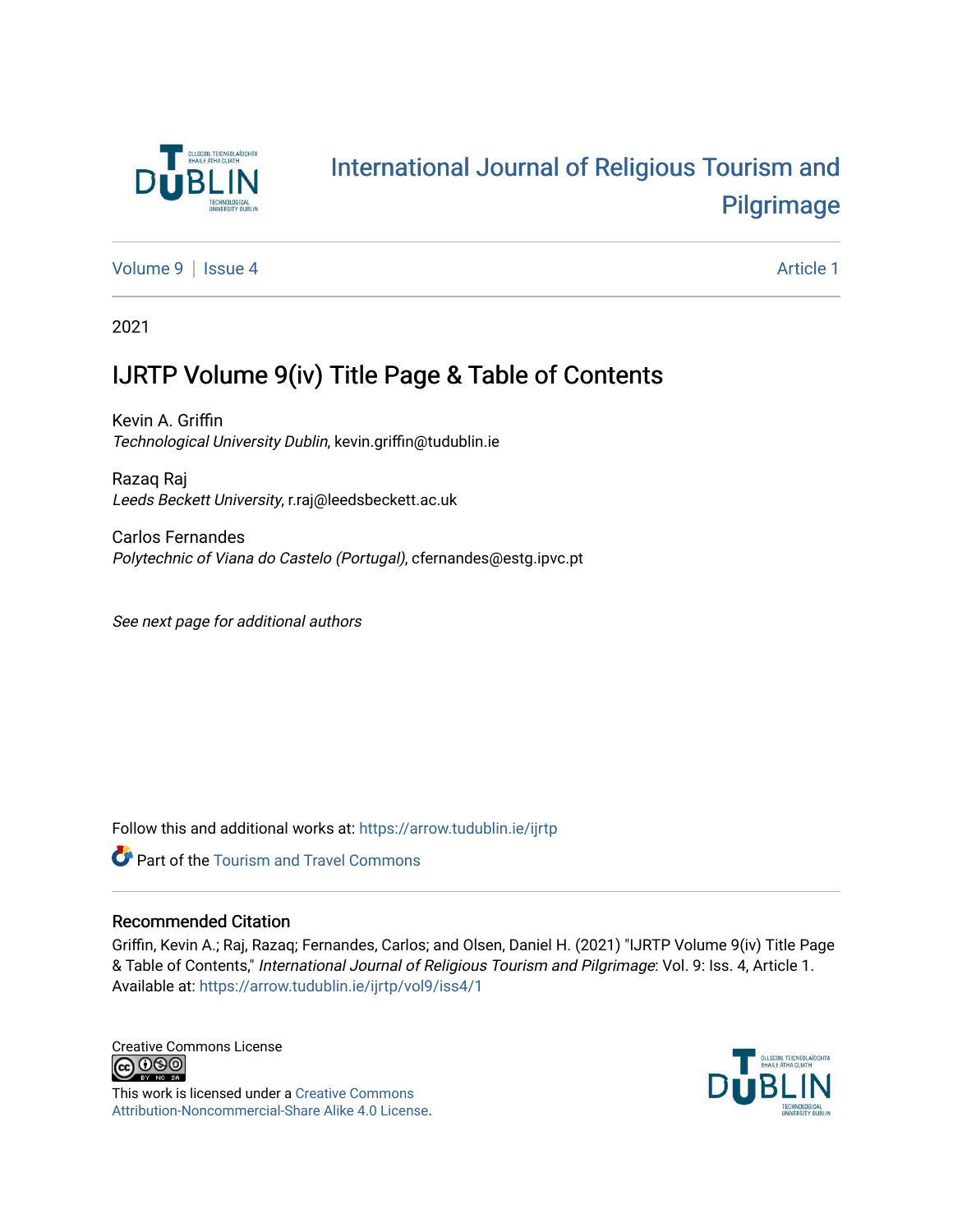### IJRTP Volume 9(iv) Title Page & Table of Contents

### Authors

Kevin A. Griffin, Razaq Raj, Carlos Fernandes, and Daniel H. Olsen

This editorial is available in International Journal of Religious Tourism and Pilgrimage: [https://arrow.tudublin.ie/ijrtp/](https://arrow.tudublin.ie/ijrtp/vol9/iss4/1) [vol9/iss4/1](https://arrow.tudublin.ie/ijrtp/vol9/iss4/1)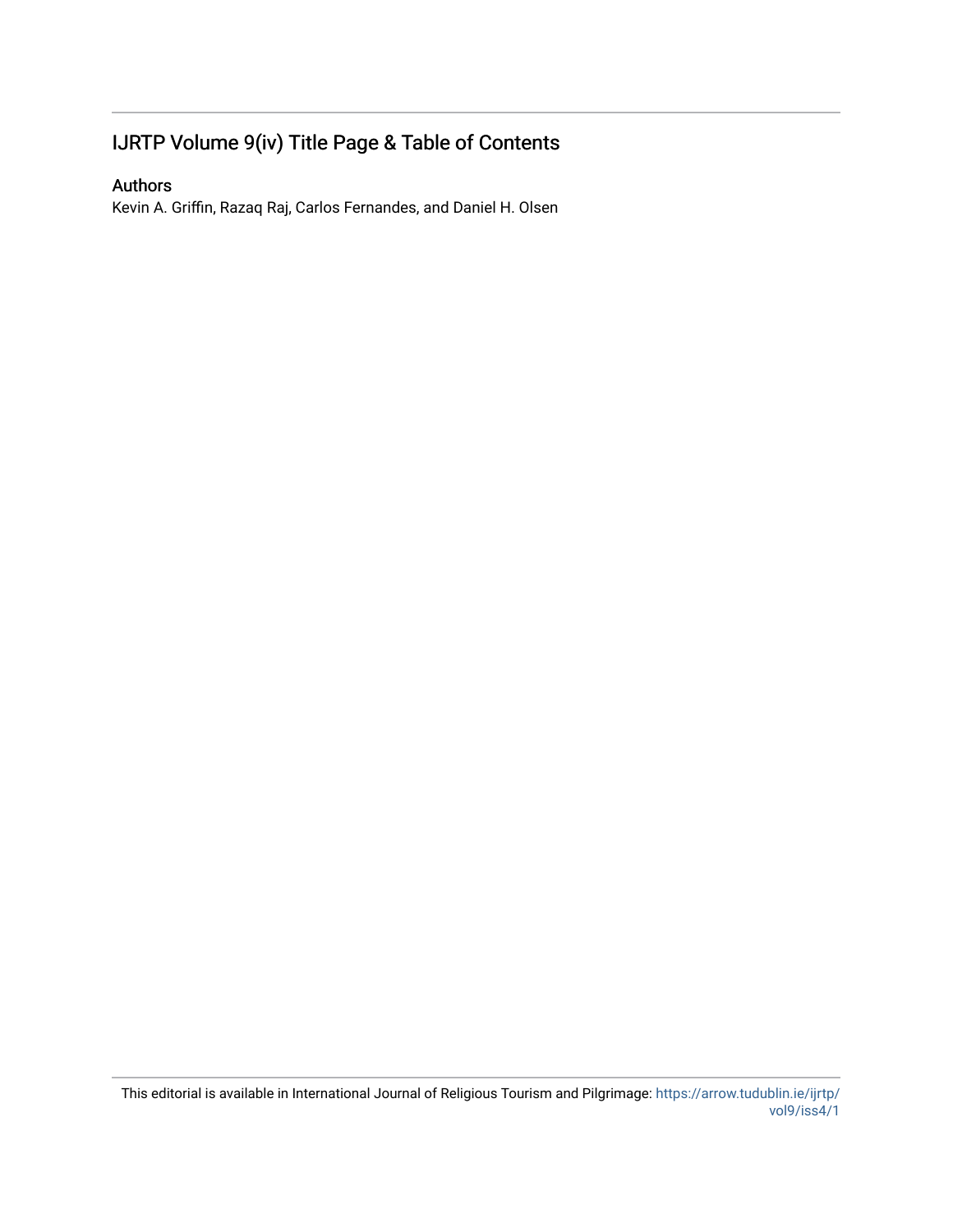## The International Journal of IJRTP Religious Tourism and Pilgrimage



**Journal Editors:**

- Dr. Kevin Griffin
- Dr. Razaq Raj
- Prof. Carlos Fernandes
- Prof. Daniel Olsen

Volume 9(iv) 2021 ISSN: 2009-7379

© Available at: https://arrow.tudublin.ie/ijrtp/